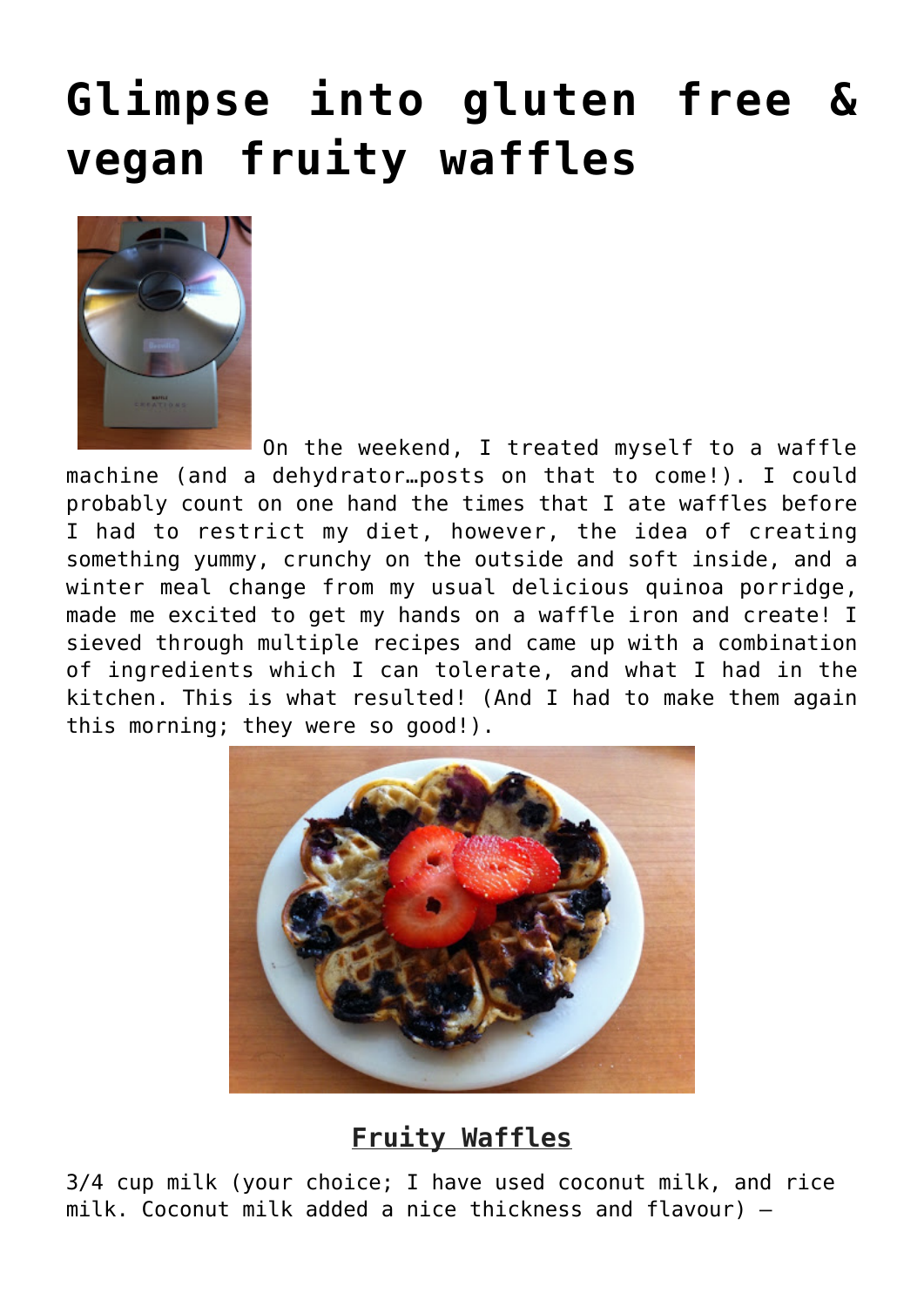unsweetened

1 teaspoon white or apple cider vinegar

3 tablespoons flaxseed meal (soaked in 6 tablespoons water for 10 mins)

2 tablespoons melted dairy free butter or coconut oil



1 teaspoon vanilla extract

2 tablespoons of fresh lime/lemon/orange juice Zest of 1 small lime/lemon/orange 1 tablespoon rice syrup 1/4 cup gluten free plain flour 3/4 cup brown rice flour 1/4 cup almond meal Pinch of sea salt 1 teaspoon baking powder 1 tablespoon dextrose 1 teaspoon cinnamon 1 cup of fruit (for example, fresh or frozen blueberries, chopped strawberries, raspberries, sliced banana etc)

- 1. Preheat your waffle machine as per directions.
- 2. Combine the flaxseed meal and water in a small bowl, stir and set aside to soak.
- 3. Combine the milk and vinegar in a separate bowl, and set aside to curdle.
- 4. Mix together the melted butter, vanilla extract, juice, zest, syrup and whisk. Add in the milk/vinegar, and the flaxseed/water mixtures.
- 5. Place all the dry ingredients into a large bowl and mix well.
- 6. Add in the wet mixture, and stir well.
- 7. Fold in the fruit.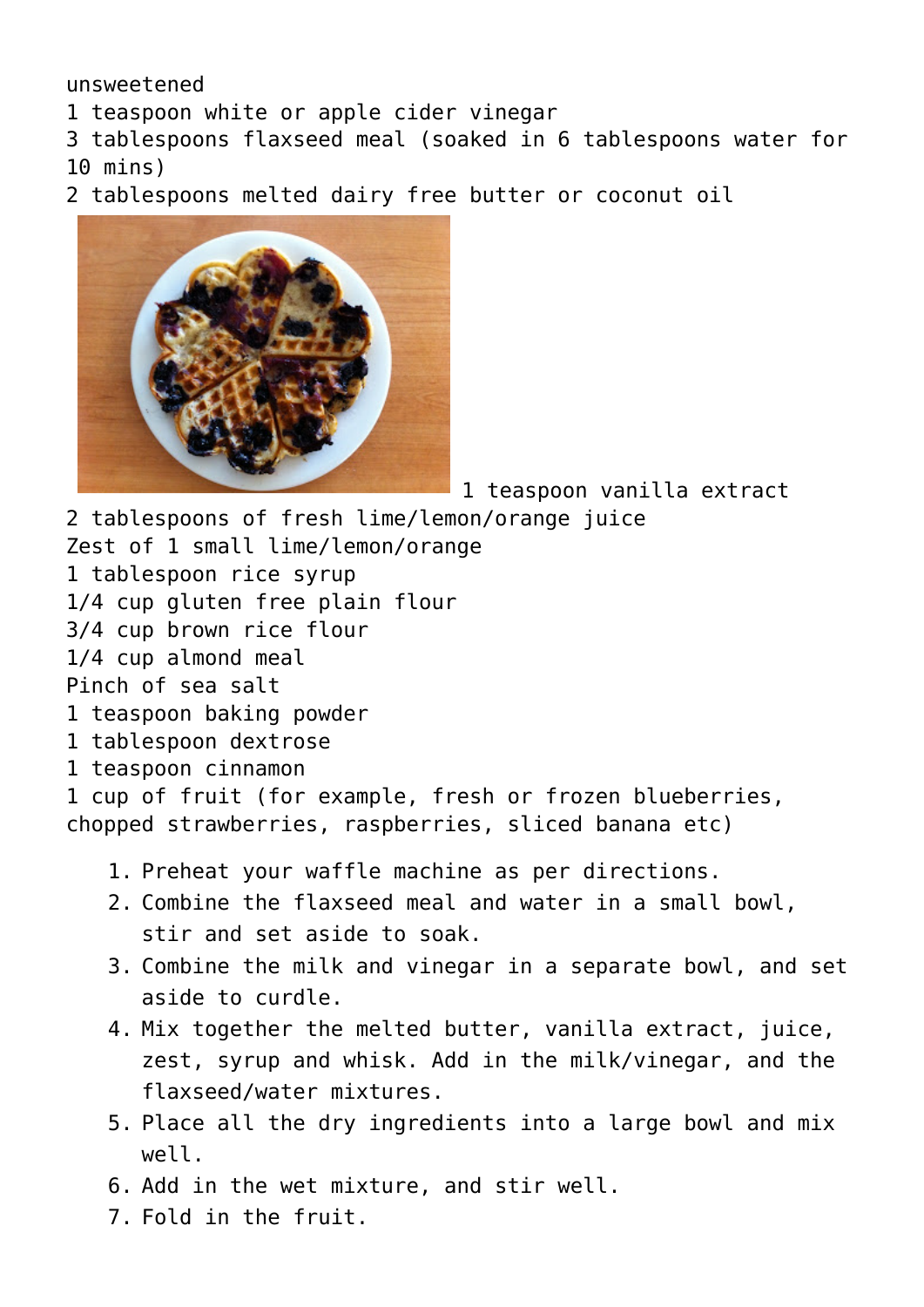- 8. Your batter should be wet but thick. If it is too thin and runny, add more gluten free flour. If it is too thick and stiff, add some water, til the batter spreads evenly on the waffle iron.
- 9. Coat the waffle machine with oil spray or dairy free butter, and pour the directed amount of batter into the machine and cook as per instructions for your model.
- 10. They are best eaten straight away! (Before anyone else comes and swipes the first fresh, warm waffle while you cook the next!).

Be creative with your toppings! I covered mine with rice syrup, strawberries and banana. You could try nut butters, dairy free butter, maple syrup, or whatever takes your fancy! Waffles keep well in the freezer, so if you don't eat them all up (this is proving to be a hard task!), you can put some away for a quick breakfast later; just toast them under the grill!



*Enjoying my waffles while catching up on Game of Thrones…*